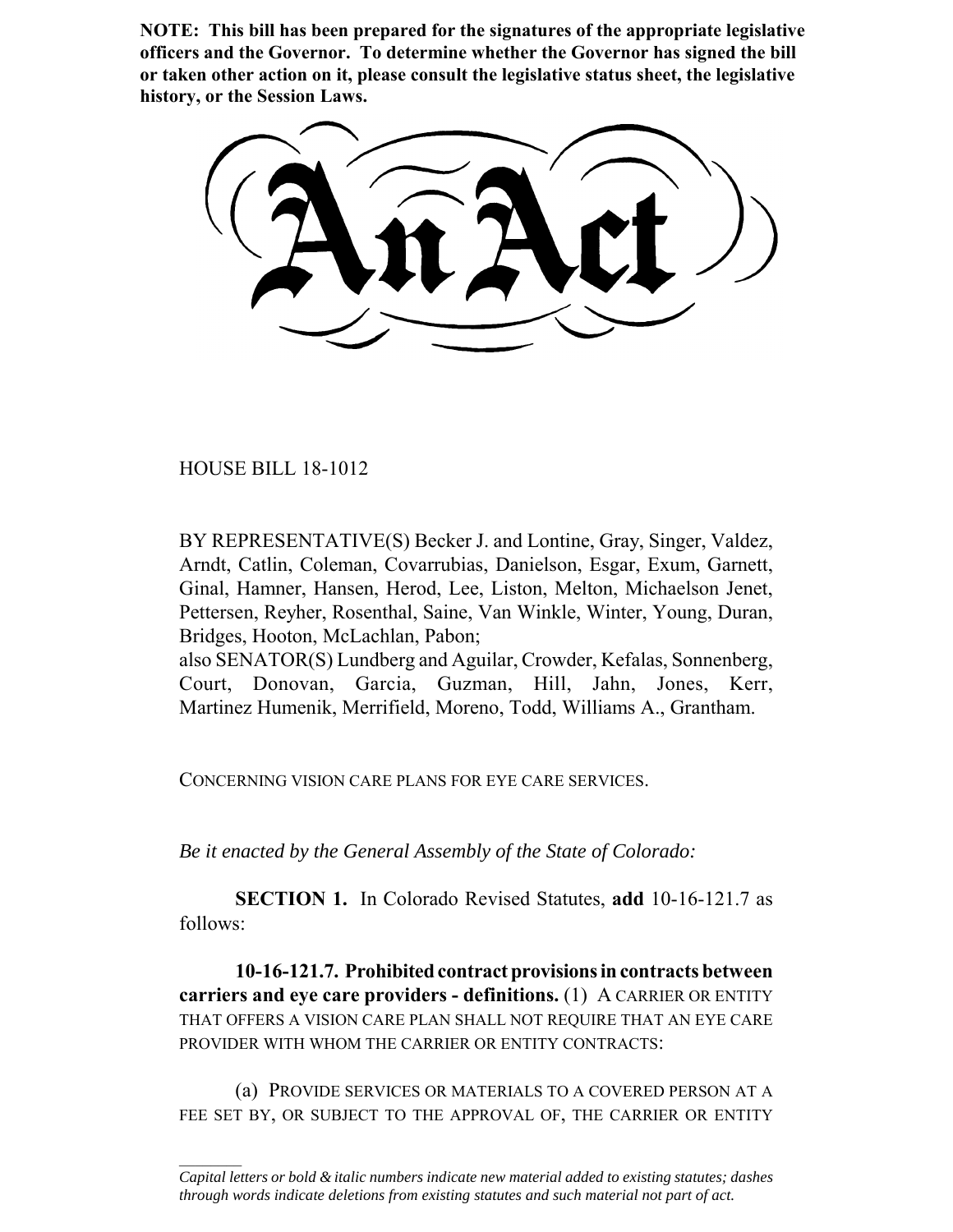UNLESS THE SERVICES OR MATERIALS ARE COVERED SERVICES OR COVERED MATERIALS UNDER THE COVERED PERSON'S VISION CARE PLAN AND THE AMOUNT OF COVERAGE IS NEITHER NOMINAL NOR DE MINIMIS;

(b) CHARGE A COVERED PERSON FOR A NONCOVERED SERVICE OR NONCOVERED MATERIALS IN AN AMOUNT LESS THAN THE USUAL AND CUSTOMARY AMOUNT THAT THE EYE CARE PROVIDER CHARGES INDIVIDUALS WHO DO NOT HAVE COVERAGE FOR SUCH MATERIALS AND SERVICES; OR

(c) PARTICIPATE, AS A CONDITION OF PARTICIPATION IN A VISION CARE PLAN, IN ANY OF THE CARRIER'S OR ENTITY'S OTHER VISION PLAN NETWORKS.

(2) A CARRIER OR ENTITY SHALL NOT CHANGE THE TERMS OF THE CONTRACT BETWEEN THE CARRIER OR ENTITY AND AN EYE CARE PROVIDER WITHOUT COMMUNICATION WITH THE EYE CARE PROVIDER.

(3) IF THE COMMISSIONER DETERMINES THAT A CARRIER OR ENTITY HAS NOT COMPLIED WITH THIS SECTION, THE COMMISSIONER SHALL DO ONE OR BOTH OF THE FOLLOWING:

(a) INSTITUTE A CORRECTIVE ACTION PLAN FOR THE CARRIER TO FOLLOW;

(b) USE ANY OF THE COMMISSIONER'S ENFORCEMENT POWERS TO OBTAIN THE CARRIER'S OR ENTITY'S COMPLIANCE WITH THIS SECTION.

(4) FOR PURPOSES OF THIS SECTION:

(a) "COVERED MATERIALS" MEANS MATERIALS FOR WHICH REIMBURSEMENT IS AVAILABLE UNDER A COVERED PERSON'S VISION CARE PLAN, OR FOR WHICH REIMBURSEMENT WOULD BE AVAILABLE BUT FOR THE APPLICATION OF CONTRACTUAL LIMITATIONS SUCH AS DEDUCTIBLES, COPAYMENTS, COINSURANCE, WAITING PERIODS, ANNUAL OR LIFETIME MAXIMUMS, FREQUENCY LIMITATIONS, ALTERNATIVE BENEFIT PAYMENTS, OR ANY OTHER CONTRACTUAL LIMITATIONS.

(b) "COVERED SERVICES" MEANS EYE CARE PROVIDER SERVICES FOR WHICH REIMBURSEMENT IS AVAILABLE UNDER A COVERED PERSON'S VISION CARE PLAN, OR FOR WHICH A REIMBURSEMENT WOULD BE AVAILABLE BUT

## PAGE 2-HOUSE BILL 18-1012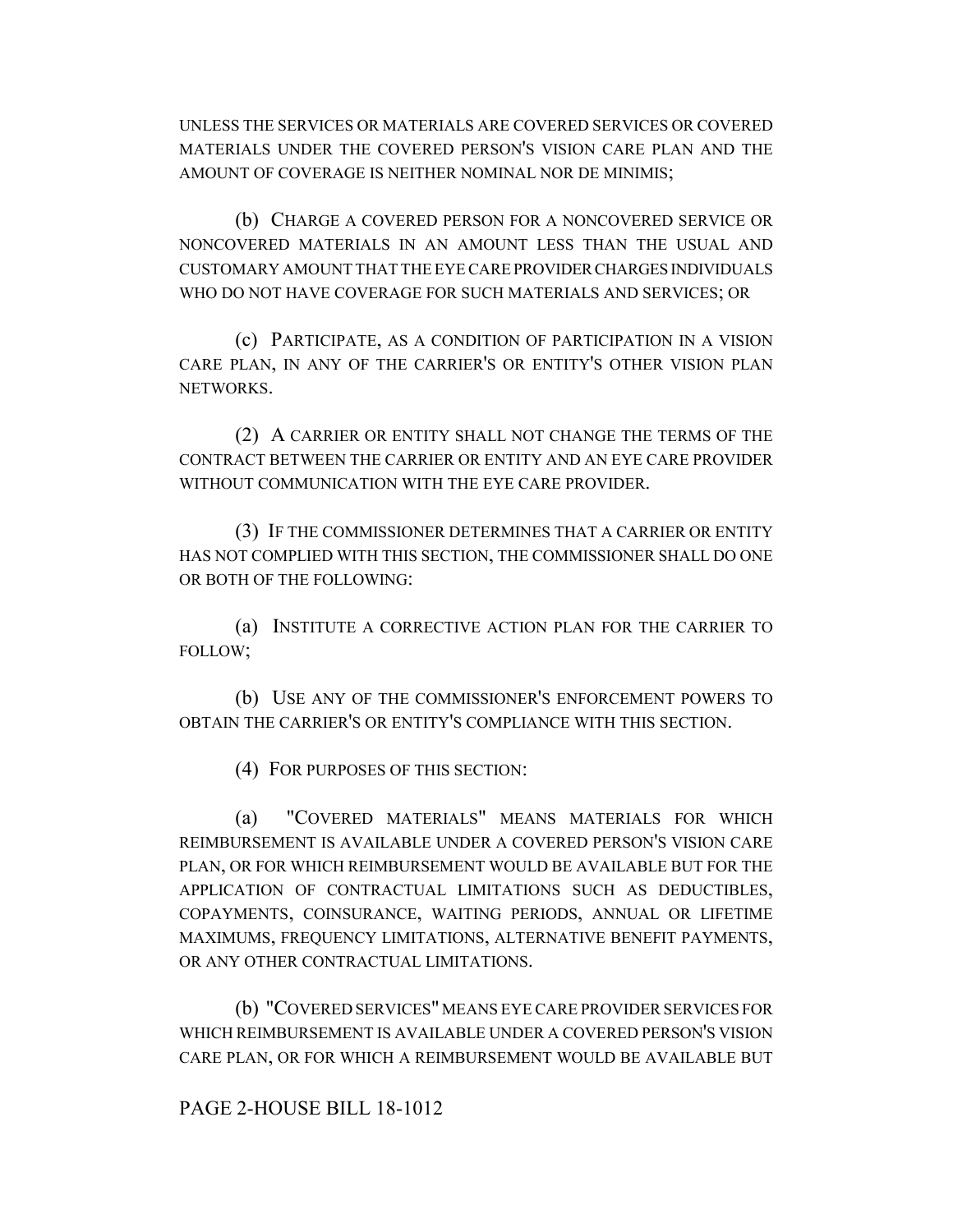FOR THE APPLICATION OF CONTRACTUAL LIMITATIONS SUCH AS DEDUCTIBLES, COPAYMENTS, COINSURANCE, WAITING PERIODS, ANNUAL OR LIFETIME MAXIMUMS, FREQUENCY LIMITATIONS, ALTERNATIVE BENEFIT PAYMENTS, OR ANY OTHER CONTRACTUAL LIMITATIONS.

(c) "EYE CARE PROVIDER" MEANS:

(I) AN OPTOMETRIST LICENSED TO PRACTICE UNDER ARTICLE 40 OF TITLE 12; OR

(II) AN OPHTHALMOLOGIST LICENSED TO PRACTICE UNDER ARTICLE 36 OF TITLE 12.

(d) "MATERIALS" MEANS OPHTHALMIC DEVICES INCLUDING LENSES, DEVICES CONTAINING LENSES, ARTIFICIAL INTRAOCULAR LENSES, OPHTHALMIC FRAMES AND OTHER LENS MOUNTING APPARATUS, PRISMS, LENS TREATMENTS AND COATINGS, CONTACT LENSES, AND PROSTHETIC DEVICES TO CORRECT, RELIEVE, OR TREAT DEFECTS OR ABNORMAL CONDITIONS OF THE HUMAN EYE.

(e) "USUAL AND CUSTOMARY AMOUNT" MEANS AN AMOUNT ESTABLISHED PURSUANT TO AN APPROPRIATE METHODOLOGY THAT IS BASED ON GENERALLY ACCEPTED INDUSTRY STANDARDS AND PRACTICES.

(f) "VISION CARE PLAN" MEANS:

(I) A VISION CARE INSURANCE POLICY OR CONTRACT THAT PROVIDES VISION BENEFITS TO A COVERED PERSON; AND

(II) A VISION DISCOUNT PLAN THAT PROVIDES DISCOUNTS TO VISION BENEFITS TO A COVERED PERSON.

(5) THIS SECTION DOES NOT APPLY TO AN ENTITY OFFERING A VISION DISCOUNT PLAN TO THE ENTITY'S MEMBERS IF THE ENTITY IS NOT PRIMARILY ENGAGED IN THE BUSINESS OF OFFERING VISION CARE PLANS.

**SECTION 2. Act subject to petition - effective date applicability.** (1) This act takes effect January 1, 2019; except that, if a referendum petition is filed pursuant to section 1 (3) of article V of the state constitution against this act or an item, section, or part of this act within the

PAGE 3-HOUSE BILL 18-1012